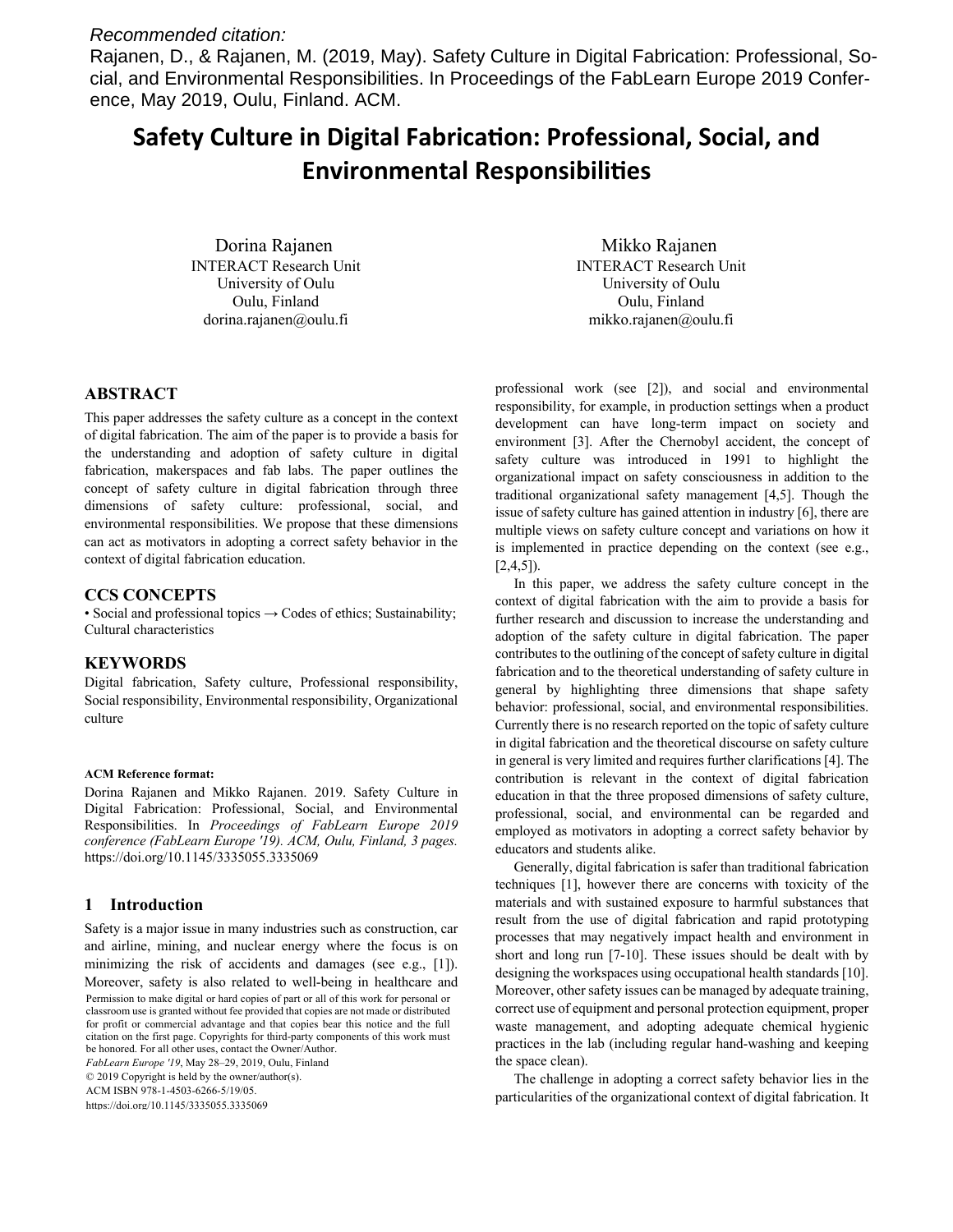can be difficult to define and implement a safety culture especially when the organization within which digital fabrication projects develop is open for public or non-professionals such as in makerspaces and fabrication laboratories. In these spaces, makers can come from various professional, social, and cultural backgrounds and their level of involvement in the product design and development varies, as well as their usage patterns and interests regarding the digital fabrication spaces and equipment. Thus, the makers' adoption of a desired organizational safety behavior is not as straightforward as in traditional industrial settings with contractual employment obligations. From the perspective of safety behavior, we propose three dimensions that shed light on understanding how adoption of the target behavior can be influenced. These dimensions are *professional*, *social*, and *environmental responsibilities* and they can act as extrinsic or intrinsic motivators for adopting a safety behavior depending on the individual values and beliefs.

### **2 Safety as Professional Responsibility**

A professional in any field follows a regulated set of professional behavioral standards that are embodied in a commonly accepted professional code of conduct [11]. The concept of safety as a professional responsibility integrates the safety awareness and risk management as cultural norms in the organization, and all levels of the professional organization are responsible for improving and maintaining the common safety culture [12]. Accordingly, the safety performance and improvement should be key performance indicators at both organizational and individual level, and the safety issues must be treated with respect [12]. In this concept, the safety consciousness and concerns are part of the professionalism, and an integral part of personal professional responsibility towards oneself, towards the colleagues and other stakeholders, and towards the society in general [12]. Aviation, space, and nuclear industries are examples of professional fields, where defining, following, and improving the safety procedures form the basis of professional practice and where safety awareness is a cultural norm and a form of professional empowerment.

In digital fabrication spaces, safety as professional responsibility should be incorporated into the general ideal of a professional and qualified 'maker'. The aim is to have makers of digital fabrication to follow the safety procedures as part of their professional conduct in the lab (e.g., to be aware, concerned, and responsible of safety issues). To reach this aim, different approaches can be implemented. There should be role models and opinion leaders promoting safety in makerspaces and fab labs as "the right thing to do". There should be an implicit and explicit professional code of conduct in the makerspaces and fab labs including safety consciousness and issues. This professional code of conduct should be enforced by staff and peers. Gaining the formal and informal status of a qualified "professional maker" should also depend on the knowledge and adherence of safety in digital fabrication. Makers' professional responsibility in digital fabrication can be attained by contributing to setting, updating, and

following the adherence of safety rules in the makerspace or fab lab.

# **2 Safety as Social Responsibility**

Organizational social responsibility has been defined as the voluntary integration of social concerns and issues into the organizational decision-making [3]. This voluntary adherence to social concerns can occur due to the prospects of using the social responsibility as a competitive advantage in marketing, genuine concerns of the societal impact of organizational operations, or fears of governmental regulations if there is no effective selfregulation. These social concerns include general working conditions, the impact of work on the long-term health of the stakeholders and stakeholder empowerment [3], and sustainability concerns such as monitoring and displaying the energy consumption [8].

In digital fabrication spaces, the social dimension of safety includes ensuring that the digital fabrication space itself is free of hazards, and that the well-being, long-term health, safety, and empowerment of makers and staff are carefully considered (see e.g., [3]). This means that the operation of machines and materials is done minimizing the risk of hazards and impact on short-term or long-term safety and health of staff and makers. The staff and the makers as stakeholders should be empowered to influence and develop the safety culture including practices and artefacts in the makerspace or fab lab. Integrating social responsibility into digital fabrication would mean to participate in co-creation activities for increasing awareness, concern, and responsibility towards safety issues. Other activities to adhere to safety practices as social responsibility can involve makers to contribute at designing for safety, at monitoring and keeping to a minimum the levels of harmful particles, gases, substances, and noise (see e.g., from construction industry [1]).

# **3 Safety as Environmental Responsibility**

Organizational environmental responsibility has been defined as the voluntary integration of environmental thinking into the organizational decision-making [3]. The voluntary integration of ecological thinking can be driven by various factors such as: using environmental responsibility as a marketing strategy, genuine concerns of the environment, or fears of governmental intervention by regulations on waste and pollution if the industry does not selfregulate itself. Environmental responsibility manifests in organizations in terms of safe disposal of hazardous waste [9], minimizing the energy consumption and monitoring it [3,8], managing the impact of the process on climate change and environment [3].

In digital fabrication, safety as environmental responsibility includes optimizing the use of materials, consumables and energy, preferring renewable materials, minimizing the waste, recycling the waste when possible, and disposing the hazardous waste safely. Also providing and adopting means to collaborate and participate in raising awareness, concern, and responsibility on how digital